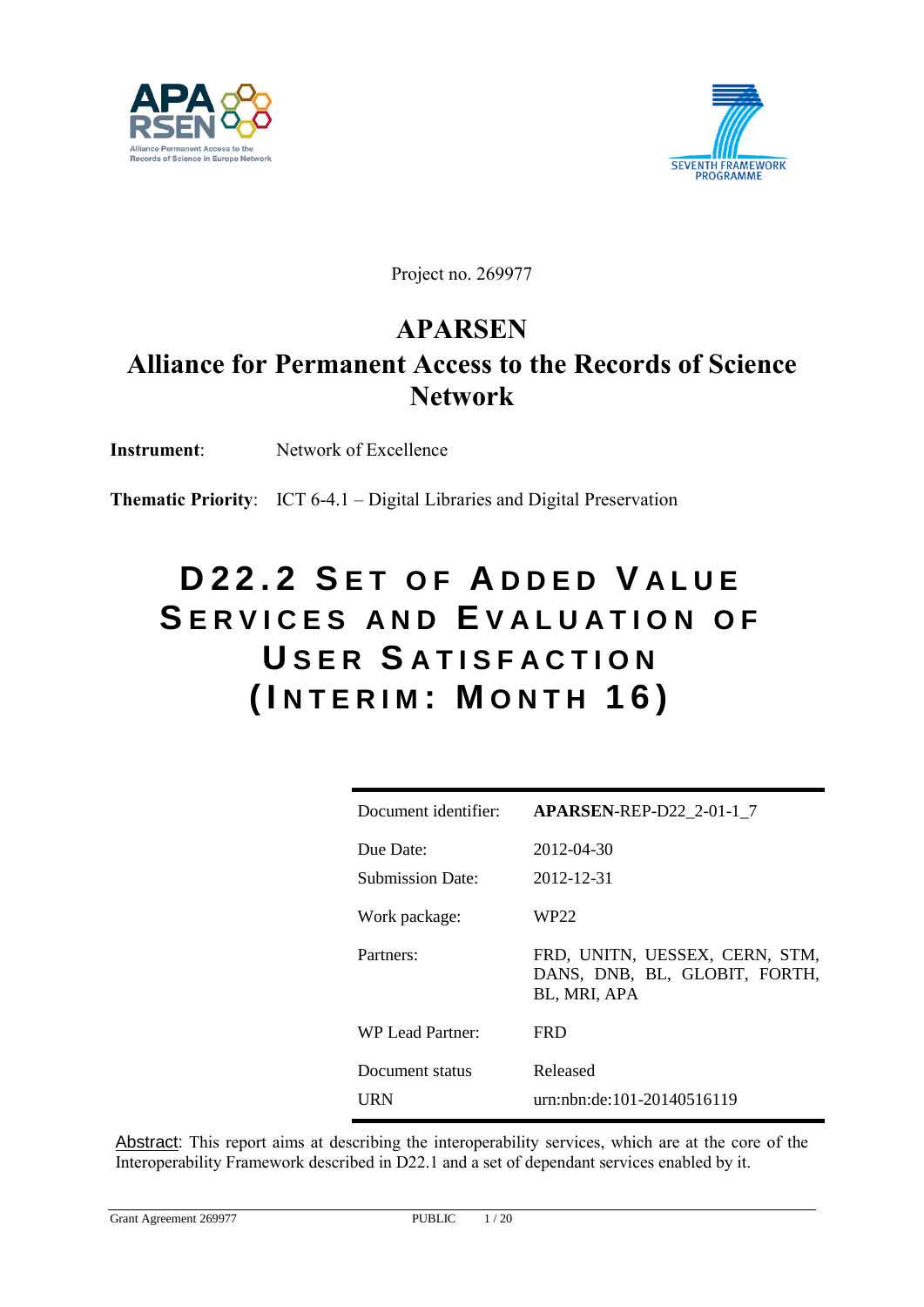

| <b>Delivery Type</b> | Report                                                                                                                                                                                                                                                                                                                                                                                      |  |
|----------------------|---------------------------------------------------------------------------------------------------------------------------------------------------------------------------------------------------------------------------------------------------------------------------------------------------------------------------------------------------------------------------------------------|--|
| <b>Author(s)</b>     | Emanuele Bellini (FRD), Chiara Cirinnà (FRD), Maurizi Lunghi (FRD),<br>Barbara Bazzanella (UNITN), Paolo Bouquet (UNITN), Salvatore Mele<br>(CERN), Hervé L'Hours (UESSEX), Yannis Tzitzikas (FORTH), Marjan<br>Grootveld (DANS), Rene van Horik (DANS), Gerald Jaeschke (GLOBIT),<br>Eefke Smit (STM), Sabine Schrimpf (DNB), Kirnn Kaur (BL), Heikki Helin<br>(CSC), David Giaretta (APA) |  |
| Approval             | Simon Lambert                                                                                                                                                                                                                                                                                                                                                                               |  |
| <b>Summary</b>       | This report aims at describing the interoperability services, which are at the<br>core of the Interoperability Framework described in D22.1 and a set of<br>dependant services enabled by it.                                                                                                                                                                                               |  |
| <b>Keyword List</b>  | Persistent identifiers                                                                                                                                                                                                                                                                                                                                                                      |  |
| <b>Availability</b>  | Public                                                                                                                                                                                                                                                                                                                                                                                      |  |

| <b>Issue</b> | <b>Date</b>   | <b>Comment</b>                                                           | <b>Author</b> |
|--------------|---------------|--------------------------------------------------------------------------|---------------|
| 1.4          | 26 April 2012 |                                                                          |               |
| 1.5          | 14 June 2012  |                                                                          |               |
| 1.6          | 1 Oct 2012    | After internal review by Orit Edelstein,<br>Stefan Pröll, John Lindström |               |
| 1.7          | 20 Oct 2012   | Minor edits prior to submission to EC                                    | Simon Lambert |
|              |               |                                                                          |               |
|              |               |                                                                          |               |
|              |               |                                                                          |               |

#### **Document Status Sheet**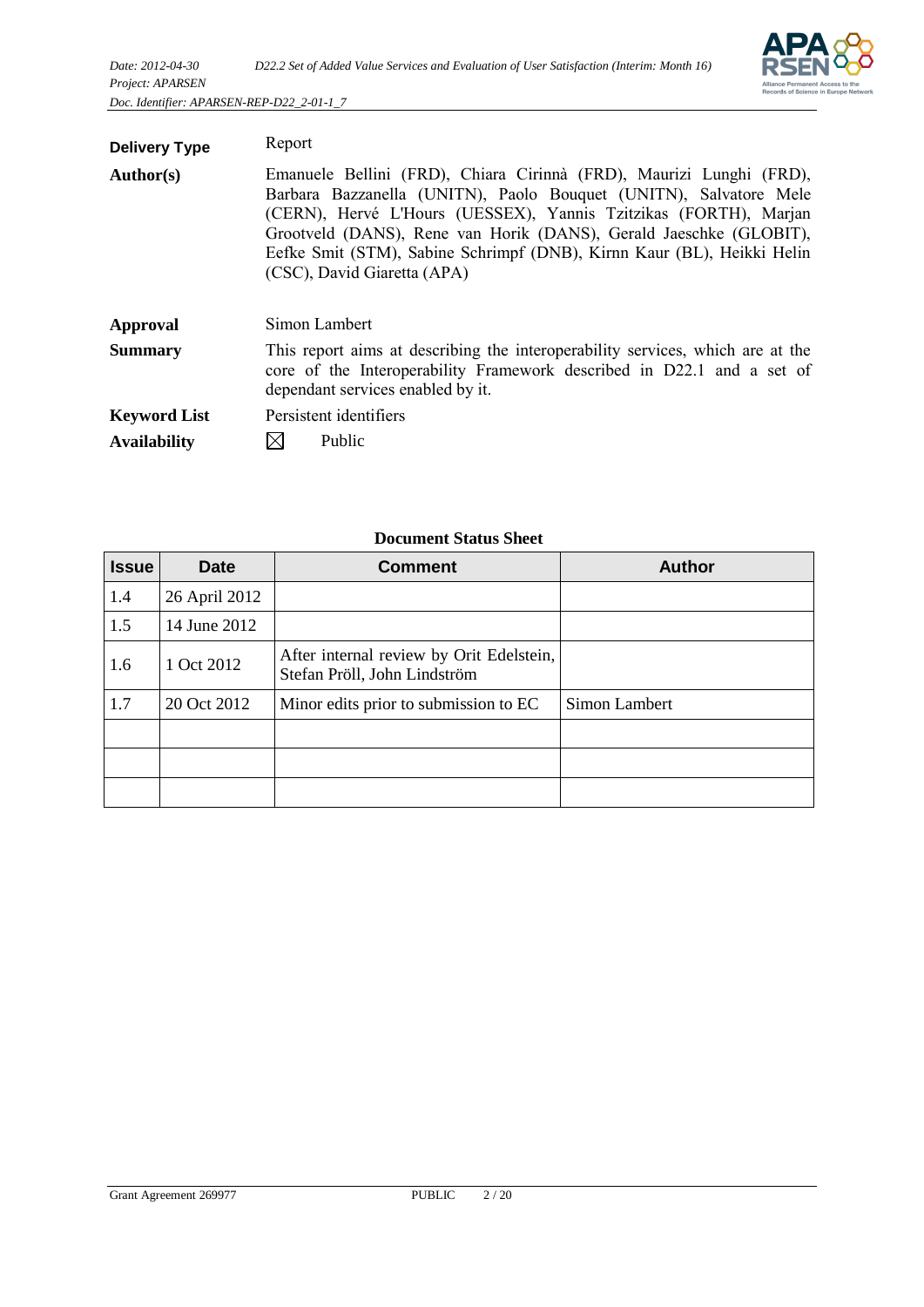#### **Project information**

| Project acronym: <b>APARSEN</b> |                                                                                        |
|---------------------------------|----------------------------------------------------------------------------------------|
|                                 | Alliance for Permanent Access to the Records of<br>Project full title: Science Network |
| Proposal/Contract no.: 269977   |                                                                                        |

| Project coordinator: Simon Lambert/David Giaretta |                                                                            |  |  |  |
|---------------------------------------------------|----------------------------------------------------------------------------|--|--|--|
| Address: I                                        | STFC, Rutherford Appleton Laboratory<br>Chilton, Didcot, Oxon OX11 0QX, UK |  |  |  |
|                                                   | Phone:   +44 1235 446235                                                   |  |  |  |
|                                                   | Fax: $+44$ 1235 446362                                                     |  |  |  |
|                                                   | Mobile:   +44 (0) 7770326304                                               |  |  |  |
|                                                   | E-mail: simon.lambert@stfc.ac.uk / david.giaretta@stfc.ac.uk               |  |  |  |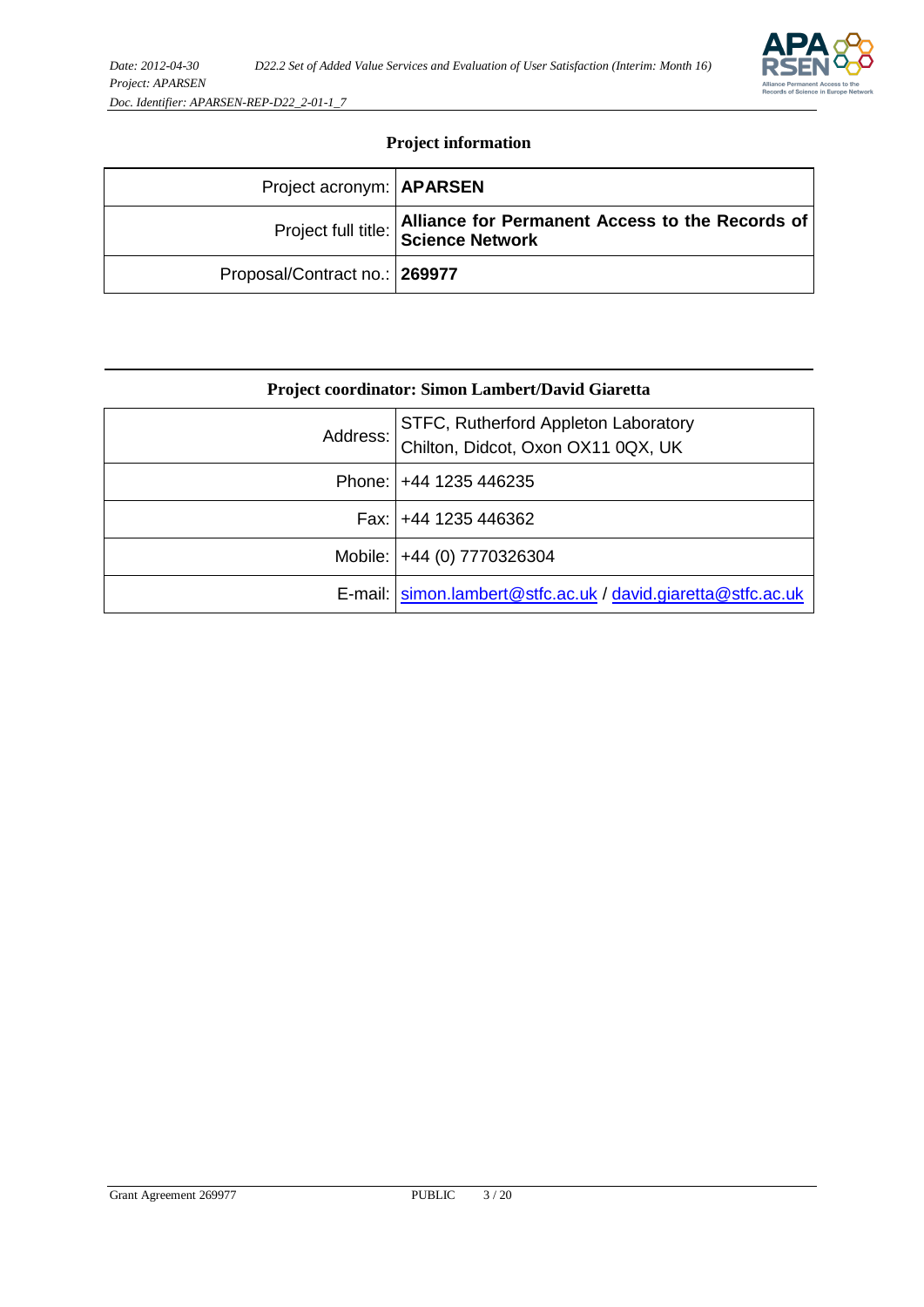

## **CONTENT**

| $\mathbf{1}$ |                                                                                                                                  |                                                                             |  |  |
|--------------|----------------------------------------------------------------------------------------------------------------------------------|-----------------------------------------------------------------------------|--|--|
|              | 1.1<br>1.2<br>1.3<br>1.4                                                                                                         | WORK PACKAGE 22 IDENTIFIERS AND CITABILITY: OBJECTIVES AND TASK RELATIONS 7 |  |  |
| $\mathbf{2}$ |                                                                                                                                  |                                                                             |  |  |
|              | 2.1<br>2.1.1<br>2.2.<br>2.2.1<br>2.2.2<br>2.2.3<br>$2.3 -$<br>2.3.1<br>2.3.2<br>2.3.3<br>2.3.4<br>2.4<br>2.4.1<br>2.4.2<br>2.4.3 |                                                                             |  |  |
| 3            |                                                                                                                                  |                                                                             |  |  |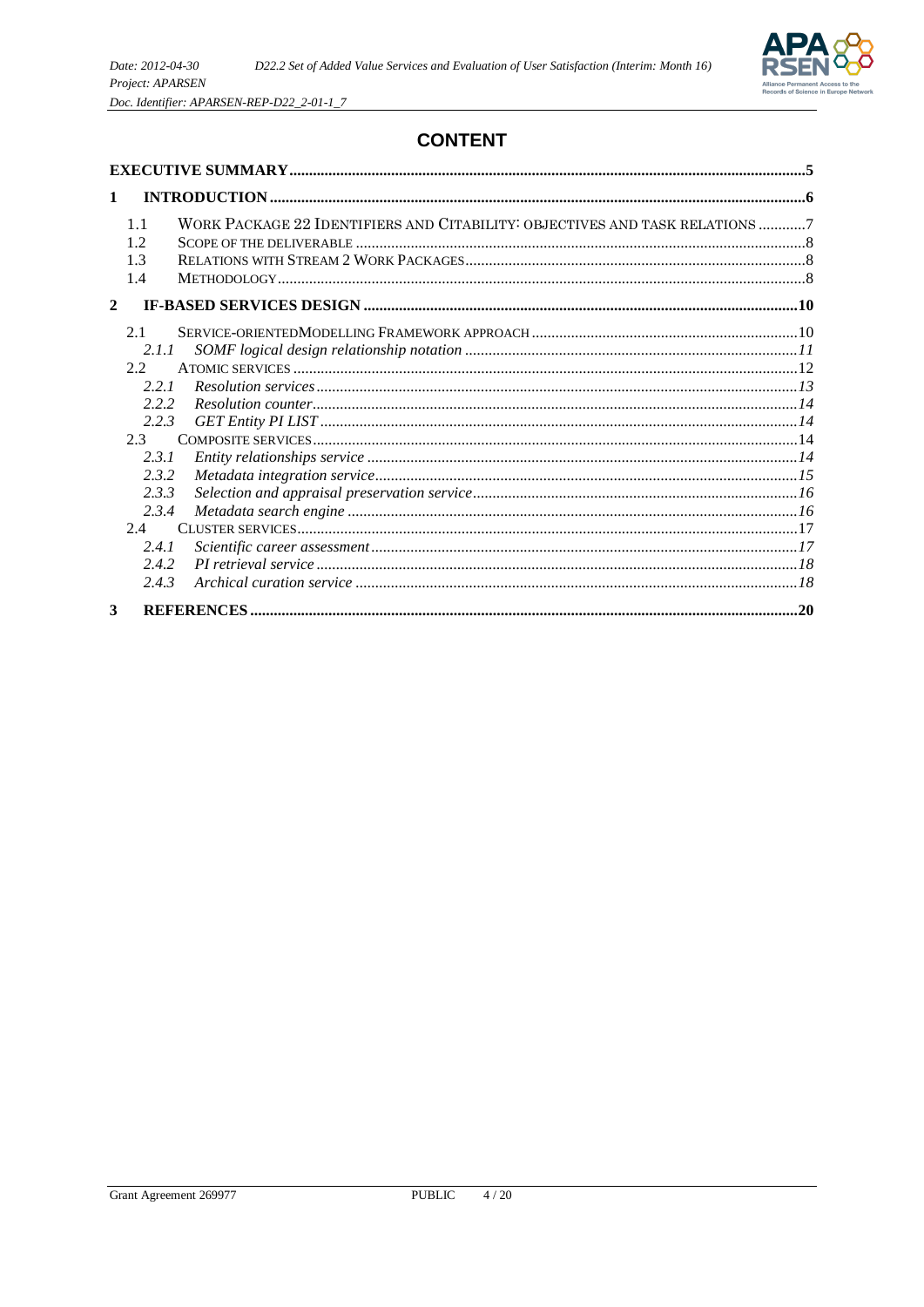

### <span id="page-4-0"></span>**EXECUTIVE SUMMARY**

This intermediate version of deliverable D22.2 defines a set of services built on the Persistent Identifier (PI) Interoperability Framework that was defined in D22.1. This step will be followed by a prototype implementation of the interoperability framework and some of its services, which is the final stage of this work package and will be presented in the final version of this deliverable.

The services designed are the translation of Use Cases presented in D22.1. According to them we distinguished three kinds of services following the formalization of the Service-Oriented Modeling Framework [2]: atomic, composite and cluster services. While atomic services are defined as services that are an integral part of the framework, composite and cluster services can be considered as dependant services enabled by the core infrastructure of the IF. Since a multitude of different dependant services can be envisioned based on specific interoperability needs, we provide here just few relevant examples of these services, which have been extracted mainly from the scenarios and uses cases described in the D22.1.

The second step of the design activity of the framework will be dedicated to the selection of the services (basic, composite and atomic), which will be implemented in the final prototype.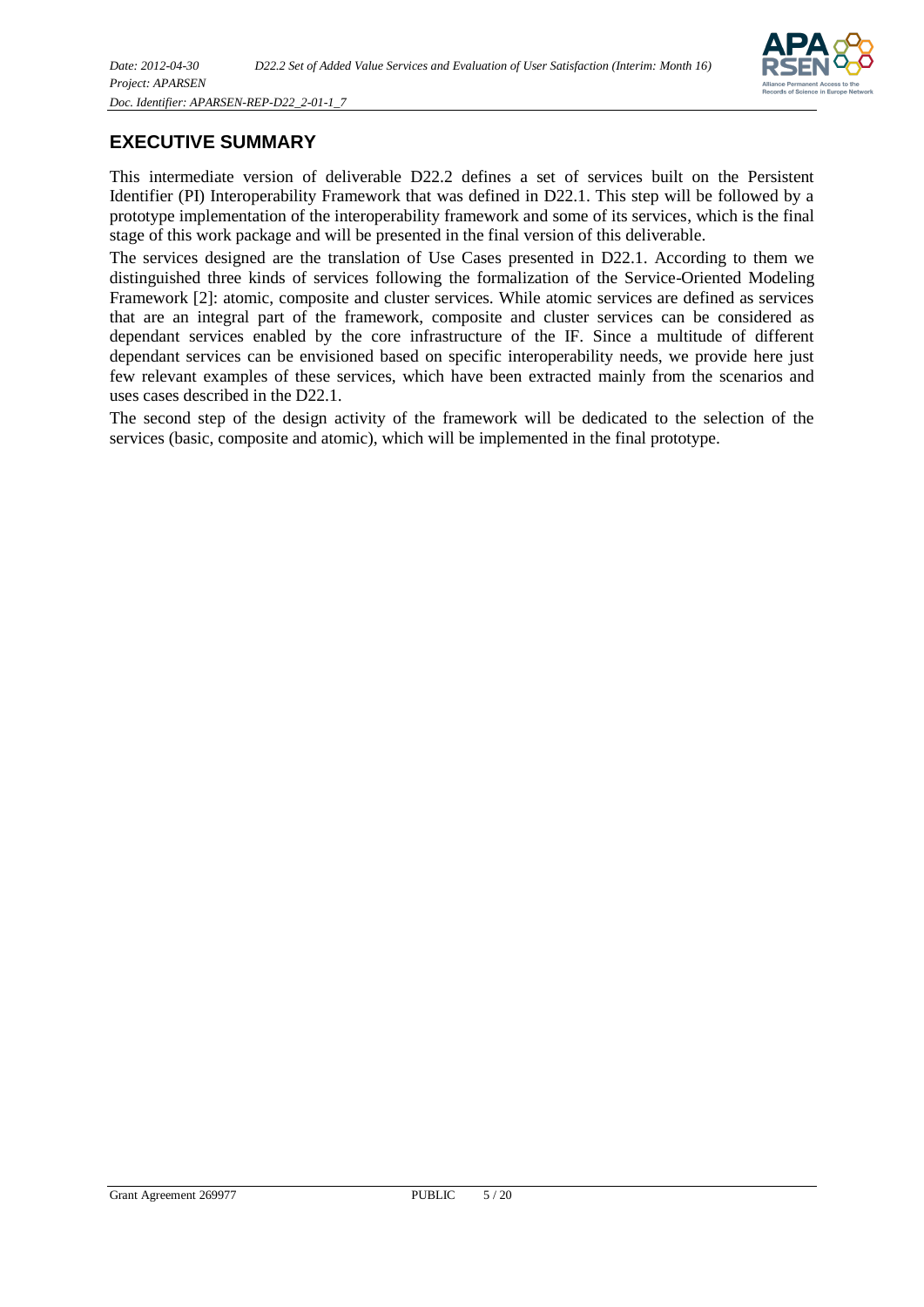

## <span id="page-5-0"></span>**1 INTRODUCTION**

The work of WP22 on identifiers and citability proceeds in three stages:

- definition of an Interoperability Framework for Persistent Identifiers
- definition of a set of services built on the interoperability framework
- prototype implementation of some services and their evaluation with users

The first stage was presented in deliverable D22.1 'Persistent identifiers interoperability framework'. The present deliverable, an intermediate version of D22.2, deals with the second stage. A prototype implementation will be carried out and reported in the final version of this deliverable, in accordance with its title 'Set of added value services and evaluation of user satisfaction'.

The prototype will implement the technical infrastructure to manage the standardized relationships between the identified entities (i.e. digital objects, authors, institutions), their PIs, corresponding resolution services and related information (metadata), creating a common interoperability layer where meaningful information from independent systems can be integrated, re-used and exploited to enable value added services.

The second stage towards the development of the technical infrastructure for the interoperability framework is the definition of the interoperability services enabled by the framework. These services can be distinguished as **atomic**, **composite** and **cluster services** according to the SOMF asset definitions. Atomic services are defined as services that are integral part of the framework and provide the basic atomic tokens for building more advanced interoperability services on top of it. In other words, these services offer the elementary functionalities, which can be adopted and integrated in different higher-level services. PI-resource resolution, PI-metadata resolution and PI-alternative resolution services are examples of atomic level services. From the combination of two or more of these basic level services, a sort of intermediate service, called composite can be provided. An intermediate service is designed to perform a unique interoperability task. For example, combining the PI-alternative resolution service and the PI-metadata resolution service, it is possible to implement a service, which returns all the metadata about a given resource distributed across different systems. Finally, cluster services are defined as services that exploit basic and intermediate services to respond to more specific interoperability needs providing a unique point of access to execute multiple related tasks. These advanced services are built on top of the framework. An example of such a service could be an entity life cycle system for digital preservation, which monitors the level of accessibility of a resource based on parameters like the number of alternative IDs for the resource and orients digital preservation planning.

Figure 1 represents the relations between the IF and these services. It is worth noticing that the user (including both human users and machines) can interact with the services at any level. In fact, they can use atomic, composite or cluster services according to their needs. This approach allows recombination and mashup of the services and promotes the development of other new services.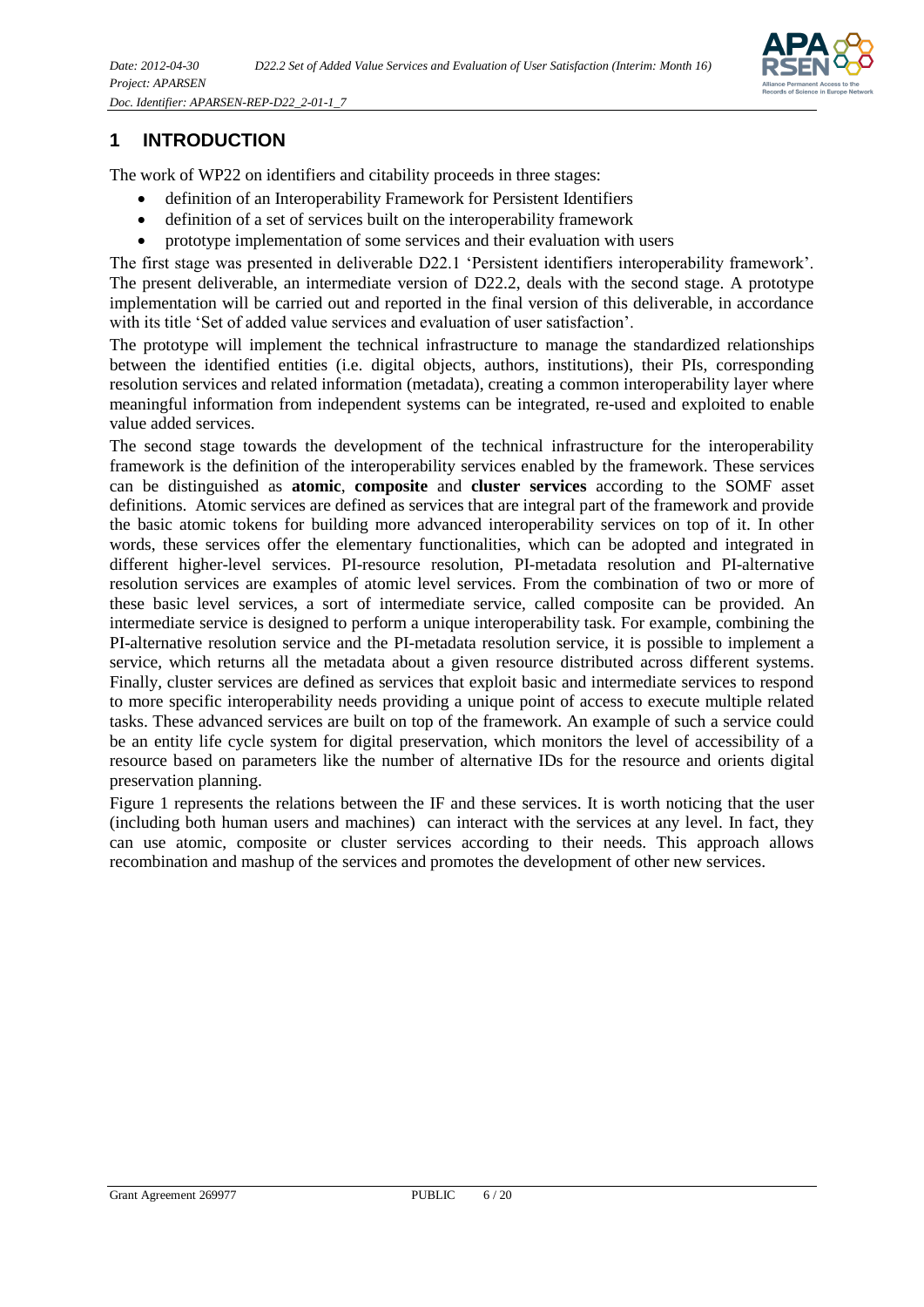



**Figure 1: Relationships among IF and Dependant Services**

The aim of this report is to describe a set of relevant interoperability services which can be implemented as part of the technical infrastructure of the IF prototype. The definition of the services is based on an accurate analysis of the scenarios and the use cases described in the deliverable D22.1 (Section 3.5 and 3.6). A mapping between services and the uses cases of the D22.1 is provided. While the description of the atomic services, which represent the core of the framework tries to be exhaustive, that of intermediate and especially advanced services is thought to provide some significant examples among the multitude of customized and tailored services, which can be implemented on top of the framework.

#### <span id="page-6-0"></span>1.1 WORK PACKAGE 22 IDENTIFIERS AND CITABILITY: OBJECTIVES AND TASK RELATIONS

To address the issues underlying the interoperability challenge described above, Work Package 22 has three main objectives:

- a) to provide an overview of the current PI systems and criteria for evaluation;
- b) to design a reference model to describe an interoperability framework;
- c) to define community-driven added value services.

WP22 consists of three tasks. The relations between these tasks are shown in Figure 2.



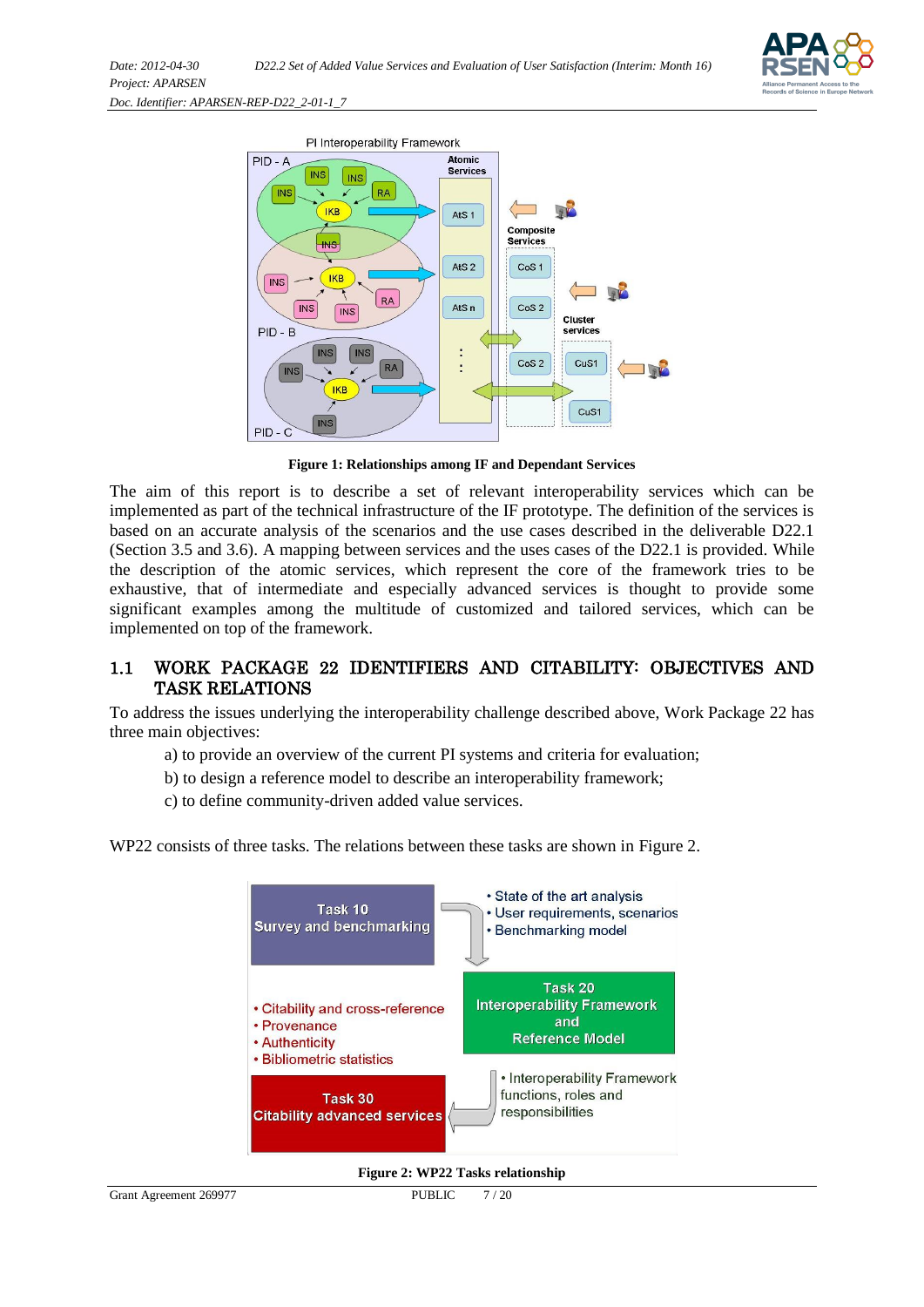

**Task 10** has 3 main objectives: 1) to define the complete state of art of the available PI systems; 2) to provide an analysis of user requirements, use cases and scenarios, to outline a set of criteria in terms of organisational framework, object management, infrastructure and security; 3) to provide a benchmarking model, with criteria for evaluation, to support user communities and institutions in the identification of the appropriate PI system.

**Task 20** is focused on modelling an IF for PI systems which addresses functions, roles and responsibilities to allow interoperability among these systems.

**Task 30** aims at designing some advanced services for resources identified by different PI systems, such as services for citability, cross-referencing, quality assessment, citation metrics and evaluating the user satisfaction about these services.

#### <span id="page-7-0"></span>**1.2 SCOPE OF THE DELIVERABLE**

Essentially, the present deliverable addresses the first part of the Task 30 and covers the description of services which are integral part of the framework and an exemplificative set of dependant services built up on the IF. This work translates the results reported in the D22.1 (where a number of scenarios and use cases were provided) into related web services descriptions.

In particular a number of scenarios were selected as candidate for the proof of concept implementation, according to the user requirements survey results [3].

#### <span id="page-7-1"></span>**1.3 RELATIONS WITH STREAM 2 WORK PACKAGES**

Interoperability services and their relationships with other work packages of the project

**WP 24 Authenticity and Provenance**: a digital resource lifecycle service as described in D24.1 is a good example of a service which can be built on top of the IF. The process of tracking a digital resource throughout its lifecycle can be managed through its PIs, which can be embedded into the logging files. Through the IF and the alternative PIs service, the system could trace all the phases and events which the resource may undergo (also in different systems, including changes in technical system and custody) without losing its authenticity and provenance evidence. The availability of mapping among PIs may also allow the implementation of services for exchanging and integrating provenance information. For example, associating the ontology/schema mapping of provenance models with the PIs mapping provided by the IF could improve provenance interoperability.

**WP25 Interoperability and Intelligibility**: the definition of the IF and its dependant services is strongly related to the activities of the WP 25 that focuses on investigating and developing techniques to support syntactic and semantic interoperability of data between organizations and disciplines. The IF guaranteeing the persistent access to digital resources across systems, functions, metadata schema, semantic and linguistic barriers, should provide a first layer of interoperability on which more sophisticated models regarding the interoperability between metadata, standard protocols and ontologies can be implemented. For example, semantic interoperability of metadata - which express the relationships that someone claims to exists between entities – depends on the unique identification of all these entities, since otherwise expressing relationships between them and agree on the meaning of these relationships is of scarce utility. Moreover, the identification of the authority, which makes the claim is crucial as well. On this perspective, the IF (and its dependant services) can be at the core of the WP 25 activities related to semantic interoperability since it provides the key tokens to the management of identification for implementing effective solutions to support semantic interoperability.

#### <span id="page-7-2"></span>**1.4 METHODOLOGY**

This work translates the results reported in DE22.1 where a number of scenarios and use cases were provided, into related web services descriptions. According to the DOW, we selected a subset of services to be implemented as a proof of concept of the IF, based on survey results. In fact the users have clearly indicated which services they consider more crucial. As reported in D22.1 the results of the Persistent Identifiers survey indicate that citability (76%), global resolution service (61%) and a PI resolution service to the resource and digital object certification (both 55% ca.) are considered the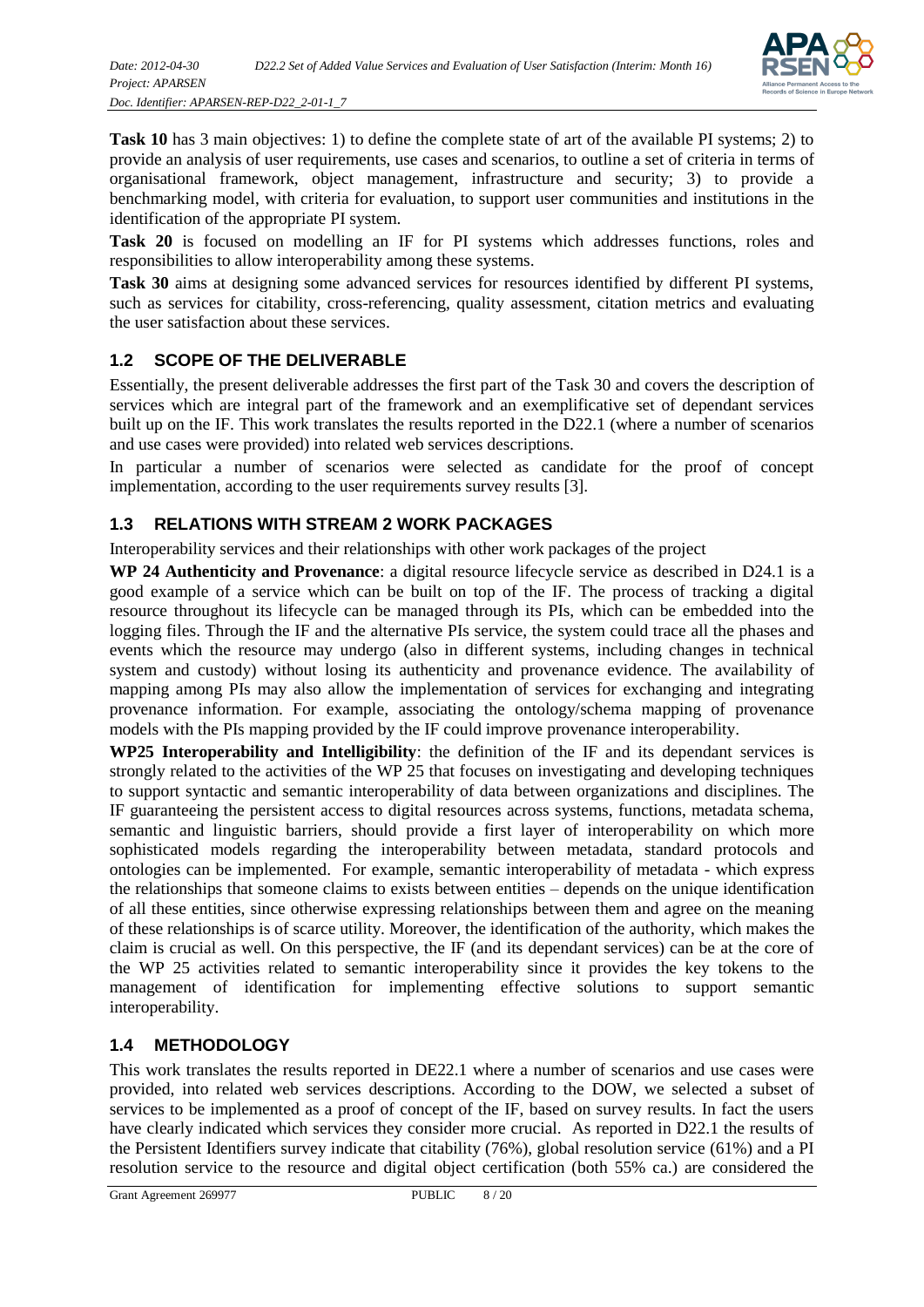

most interesting services among the proposed options. These options were presented in order to understand the user expectations of a class of underlying services. For instance, the citability option includes services directly related to the citation capability, but also metrics services (selected by 30% of users). Taking in to account the survey results, we clustered the scenarios and the use cases containing the suggested services into three macro categories: 1) **Citability and Metrics** 2) **Global Resolution services** and 3) **Digital object certification**. Only a subset of these services has been included in this report. A mapping between the selected services and the corresponding use cases is provided when available.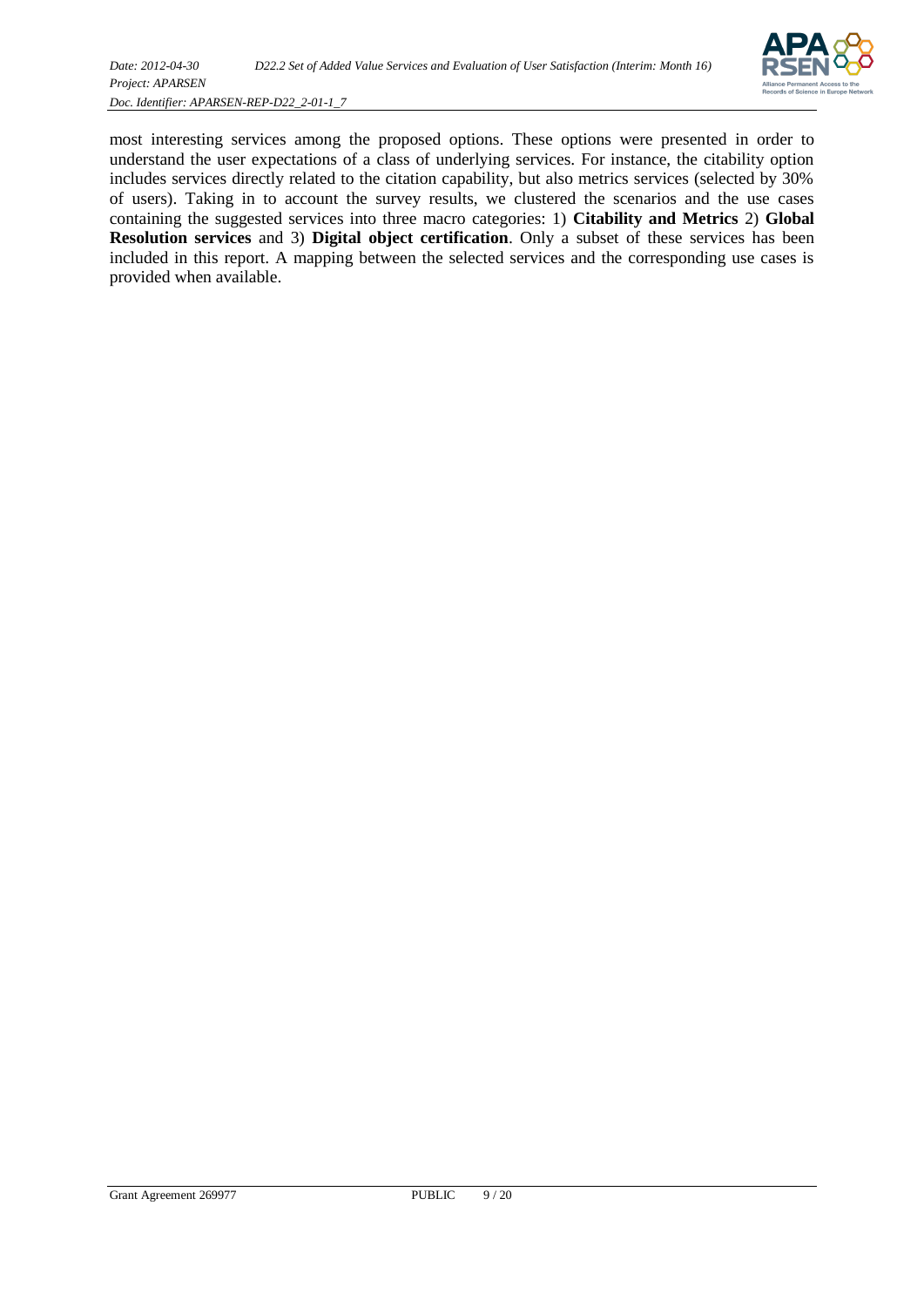

## <span id="page-9-0"></span>**2 IF-BASED SERVICES DESIGN**

#### <span id="page-9-1"></span>**2.1 SERVICE-ORIENTEDMODELLING FRAMEWORK APPROACH**

Service Oriented Architecture model (SOA) is a relatively new approach for defining and implementing services over the network. SOA is a design for linking business and computational resources (principally organizations, applications and data) on demand to achieve the desired results for service consumers (which can be end users or other services). The following definition, given in [1], is now common for Web services and the related architectures.

*"A service-oriented architecture is essentially a collection of services. These services communicate with each other. The communication can involve either simple data passing or it could involve two or more services coordinating some activity. Some means of connecting services to each other is needed"*.

There are different approaches for service modelling, e.g. SOMA (Service-Oriented Modeling and Architecture) by IBM and SOMF (Service-Oriented Modeling Framework) [2].

In this document we adopt the SOMF approach. The SOMF offers a simple modeling language that enables traceability of business, architecture, and design decisions.

The SOMF specifies a Logical Design Model Language to support in particular the conceptualization and design phases. Within the framework are defined six software development disciplines that offer corresponding models whose language notion help practitioners to design a service ecosystem. These disciplines are: Conceptualization Model, Discovery and Analysis Model, Business Integration Model, Logical Design Model, Software Architecture Model and Cloud Computing Toolbox.

In this document we adopt the Logical Design Model Language as an approach for representing service relationships. This approach is based on message exchange routes between service consumers and service providers. Namely, the message paths established to carry information and execute transactions drive the association between services and their corresponding consumers. Therefore, we think about service relationship as a model for delivering and routing data by using messages between a service and a related consumer. Conceptual associations or any other business affiliations between a service and a consumer are important; however here the focus is merely on the technical requirements that drive the design of message routing and delivery.

SOMF identifies a taxonomy of software components that provide services. In practice a software component can be any organizational software asset, such as an object, module, component library, application, business process, database, store procedure or trigger, Enterprise Service Bus (ESB), Web service, and more. **Fehler! Verweisquelle konnte nicht gefunden werden.** illustrates these service models, which are defined as follows:



**Figure 3: Atomic, composit, cluster and cloud of services (source:Wikipedia)**

**Atomic service**: a software component that is indivisible because of its high granularity and performs a smaller number of technical or commercial functionality. An atomic service is identified when the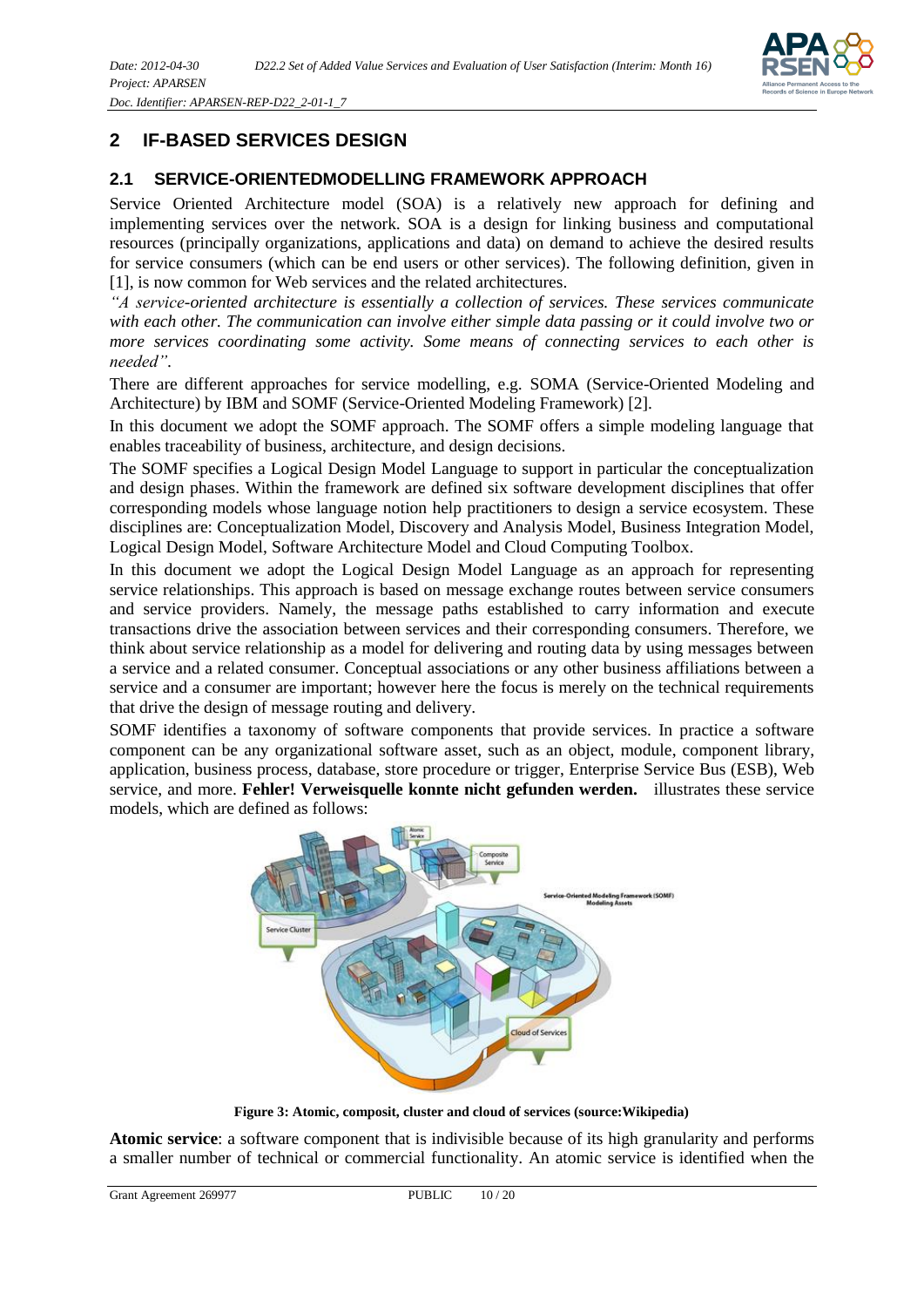

analysis of the activities or the technological functionalities does not justify development of smaller components.

**Composite service**: a composite service structure aggregates small and fine-grained services<sup>1</sup>. The term "composite" implies that an entity is comprised of one or more internal software components. In other words, the aggregated child services are contained within a parent service structure. A composite service can aggregate other atomic or composite services. A Composite services is designed to address a unique task.

**Cluster service**: This is a collection of related services that are distributed and collected because of their mutual business or technological characteristics. A cluster service's affiliate services combine their offerings to solve a business problem. A Cluster service represents an access point to address multiple tasks. A cluster service can aggregate atomic services as well as composite.

Example: An ATM service is an example of cluster service because it provides a unique access point to multiple services (tasks) like money check out, tax payments, mobile recharge, and so forth.

On the contrary, the tax payment service enabled by the cluster service is an example of composite service corresponding to a unique task. In turn this composite service is composed by several atomic services like security code check, bank account authorization, and so forth.

**Cloud of Services**: a collection of services that are delivered by a cloud computing implementation. These services can be classified as Software as a Service (SaaS), Platform as a Service (PaaS), Infrastructure as a Service (IaaS), and more<sup>1</sup>.

This last type of services will be not considered in this document because their implementation complexity cannot be addressed in the context of the present development.

**Fehler! Verweisquelle konnte nicht gefunden werden.** illustrates a consumer and a generalized notion of any software entity that may not only provide services, but also calls other services for data and information.



**Figure 4: SOMF Logical Design Relationship Modeling Assets**

#### <span id="page-10-0"></span>**2.1.1 SOMF logical design relationship notation**

**Fehler! Verweisquelle konnte nicht gefunden werden.** illustrates the notation used to denote logical relationships between services and corresponding consumers. These symbols are typically used during the service-oriented logical design phase of a project to identify the message routes that must be established between services and their related consumers.

l

<sup>1</sup> http://en.wikipedia.org/wiki/Service-oriented\_modeling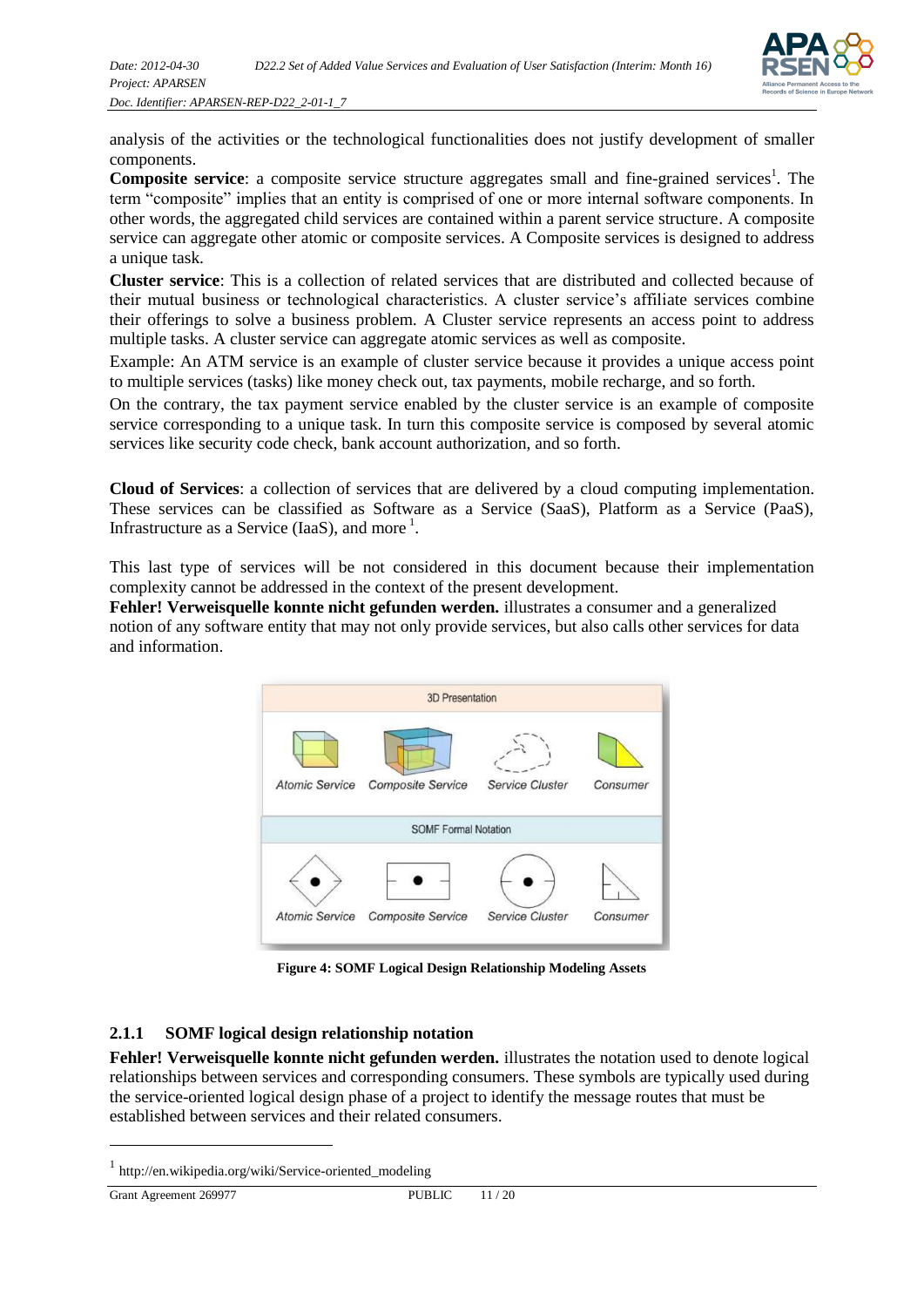

*Apparent Bidirectional*: this connector depicts a two-way message routing akin to the request/response message pattern. Typically, the consumer invokes a request and the service responds. The term "apparent" signifies the direct link between a service and a consumer, without any interception of a third party software entity.

*Apparent Unidirectional*: a one-way solicitation or an acknowledgment message routing, during which either the consumer or a service originate a message. A response is not required by the receiving entity. Again, the term "apparent" pertains to a message route that is not intercepted by any other software entity.

*Implied Bidirectional*: a request/response two-way message routing between a consumer and a service. The term "implied" identifies a message route scenario that is intercepted by a third party broker to deliver the message to its destination.

*Implied Unidirectional*: a one-way solicitation or acknowledgment message routing. Again, the term "implied" signifies interception by a third party broker to deliver messages.



**Figure 5: SOMF Logical Design Relationship Notation**

#### <span id="page-11-0"></span>**2.2 ATOMIC SERVICES**

An atomic service is a software component that should be indivisible. In other words, it would be impractical to decompose an atomic service because of its typical fine-grained structure. The term "fine-grained" pertains to a service that offers limited functionality and possesses very few capabilities. As stated above, these "primitive" services are at the heart of the interoperability framework because they provide the pillars on which more complex services can be developed. These services are fundamental to exploit the explicit relationships between entities (e.g. digital objects, authors, institutions, PIs, resolution services and other related contents) which are managed within the framework. The services should be robust and unchanging across time.

**Fehler! Verweisquelle konnte nicht gefunden werden.** below is applicable to all atomic services in this section

a) Service/consumer: Atomic, Consumer

b) Connector: Apparent bidirectional



**Figure 6: Logical design relationship diagram of PI-R resolution service**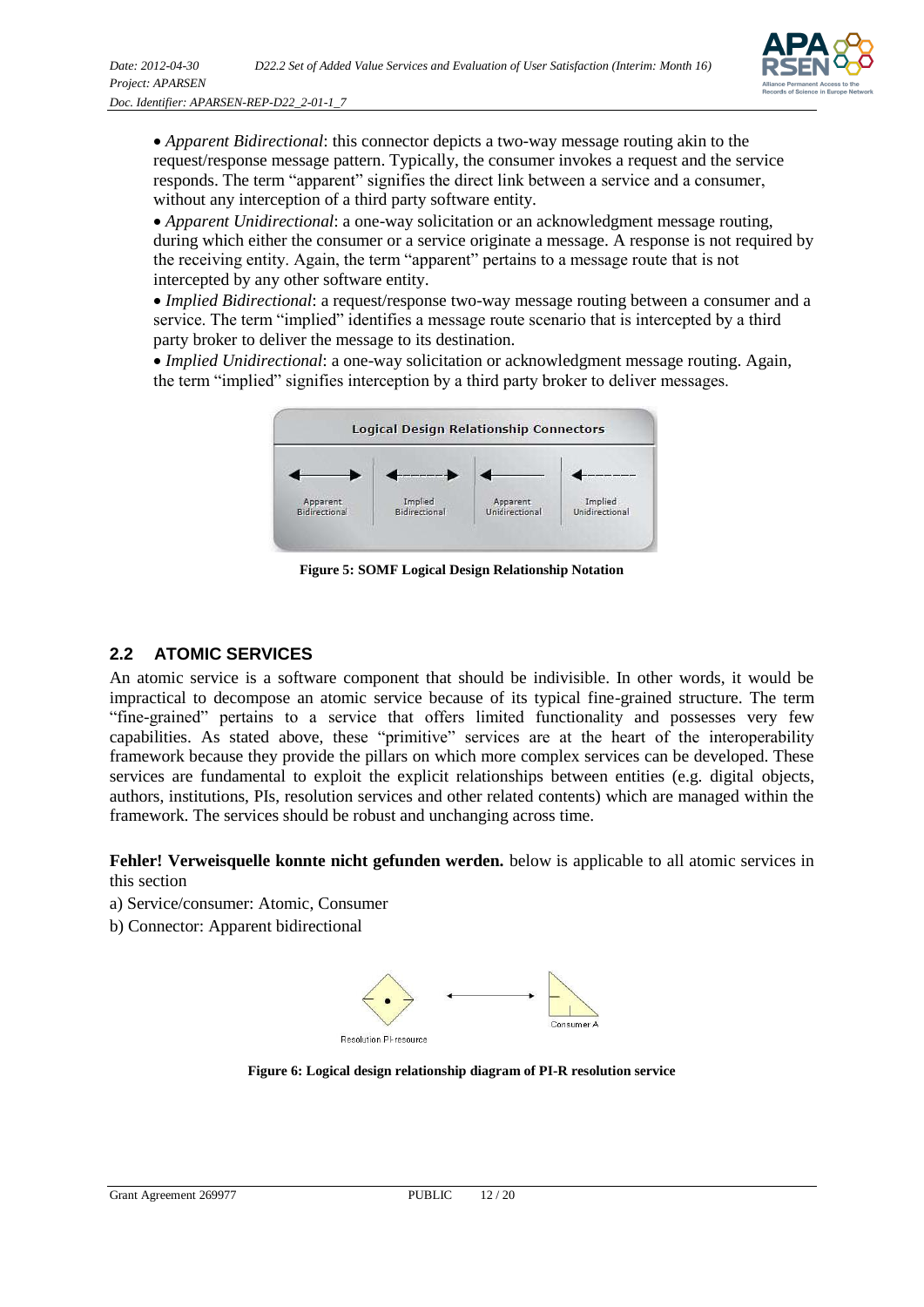

#### <span id="page-12-0"></span>**2.2.1 Resolution services**

The first basic functional requirement for the IF is resolution. There are at least three basic resolution services that can be envisioned based on this functionality:

#### 1. PI-RESOURCE RESOLUTION SERVICE

#### **Input**: a PI

#### **Output**: a Resource

**Description**: This service associates a PI to the corresponding resource. Any kind of PI among those provided by trusted Persistent Identifier Domains (PIDs) can be submitted to the service. In the IF the resolution process can be implemented as a multi-phased process. The first step of the resolution process consists of finding the right local resolution service for a given PI (e.g. locating the DOI resolver given that a DOI has been submitted to the service). This means that the framework should be implemented with a register of resolvers mapping the PI type to the corresponding resolver. The resource resolution service finds the resource through the local resolver and returns it to the user.

#### **Use case of reference:**

Use case 1: identifier resolution.

#### 2. PI-METADATA RESOLUTION SERVICE

#### **Input**: PI

#### **Output**: Metadata/Representation information

**Description**: When the resolution process does not return the resource corresponding to a given PI, but returns the metadata associated with it, a second resolution service is involved which is called the PI-metadata resolution service. This service associates a PI to the metadata of the identified resource. It is important to noticing that the metadata are not necessarily stored in the IF, but can be accessed through the resolution service via a PI in the same way described for the PI-resource resolution service.

#### **Use case of reference:**

Use case 1: identifier resolution. Use case 9: metadata management

#### 3. PI-ALTERNATIVE PIs

#### **Input:** PI

#### **Output:** PIs list

**Description:** While the resolution services described above associate a PI to a resource or metadata about the resource, the PI-alternative PIs service associates a PI to alternative PIs for the same resource. In the description of the IF in D22.1, we stressed that the same resource can be identified by more than one PI (e.g. a document can be identified by a DOI and by a URN). The functionality of registering alternative identifiers for the same resource is a fundamental requisite for the IF because it guarantees multiple ways to access the resource and related information, making the resolution process really persistent. Therefore this service can help to fix the broken link problem. Moreover, having an access point to alternative PIs is a prerequisite for building intermediate services which can exploit the alternative identifiers to extract new (i.e. implied) relationships between relevant entities and related information and consequently integrate information across systems boundaries.

#### **Use case of reference**

Use case 2: identifier resolution, broken link resolution service.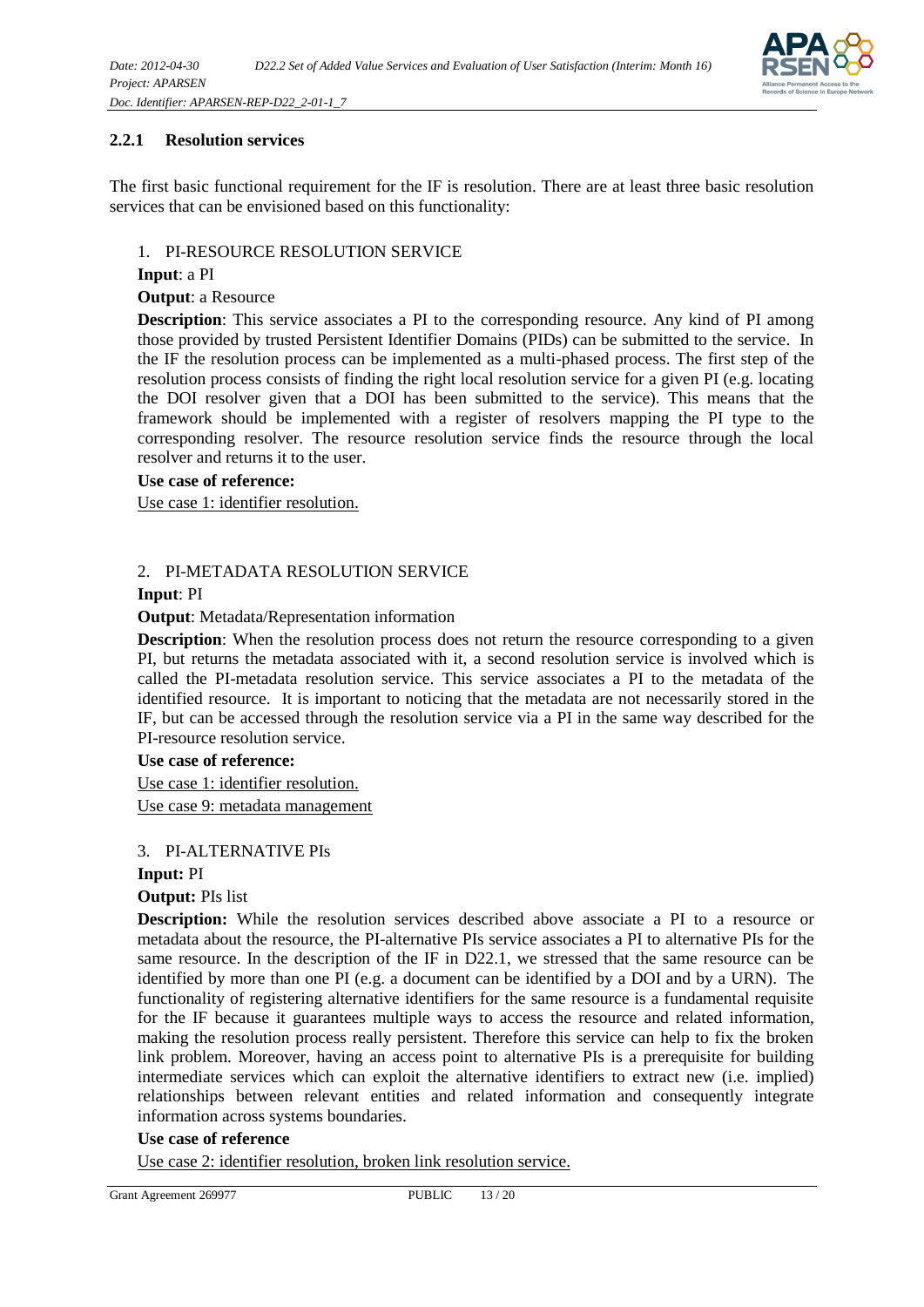

#### <span id="page-13-0"></span>**2.2.2 Resolution counter**

**Input:** PI

**Output:** Number of times the PI has been resolved

**Description**: This service returns the number of times that a resource has been accessed through the IF by resolving a given PI. Digital preservation services can benefit from the resolution counter service, implementing tracking metrics which monitor the level of usage of the resource across time. **Use case of reference:**

#### <span id="page-13-1"></span>**2.2.3 GET Entity PI LIST**

**Input:** Type of entity (author, digital object, institution)

**Output:** List of PI of all instances of the entity

**Description**: This service returns the list of PIs that refer to an entity type based on the ontology categorization. For instance the 'Get Digital Object PI List' request will return all the PIs of the digital objects present in the knowledge base.

**Use case of reference:**

#### <span id="page-13-2"></span>**2.3 COMPOSITE SERVICES**

Composite services can be seen as intermediate services that are built from the combination of basic services and can be envisioned as constituting an intermediate layer on top of the core of the IF which enables the advanced cluster services. The figure 7 represents such a configuration with two atomic services that are exploited in a composite service. In this report we describe some relevant examples of composite services that have been suggested by the analysis of the scenarios and use cases collected from different stakeholders within the project.



**Figure 7: Logical design relationship diagram for Composite services**

#### <span id="page-13-3"></span>**2.3.1 Entity relationships service**



**Figure 8: Logical design relationship diagram for Entity-Relationship service**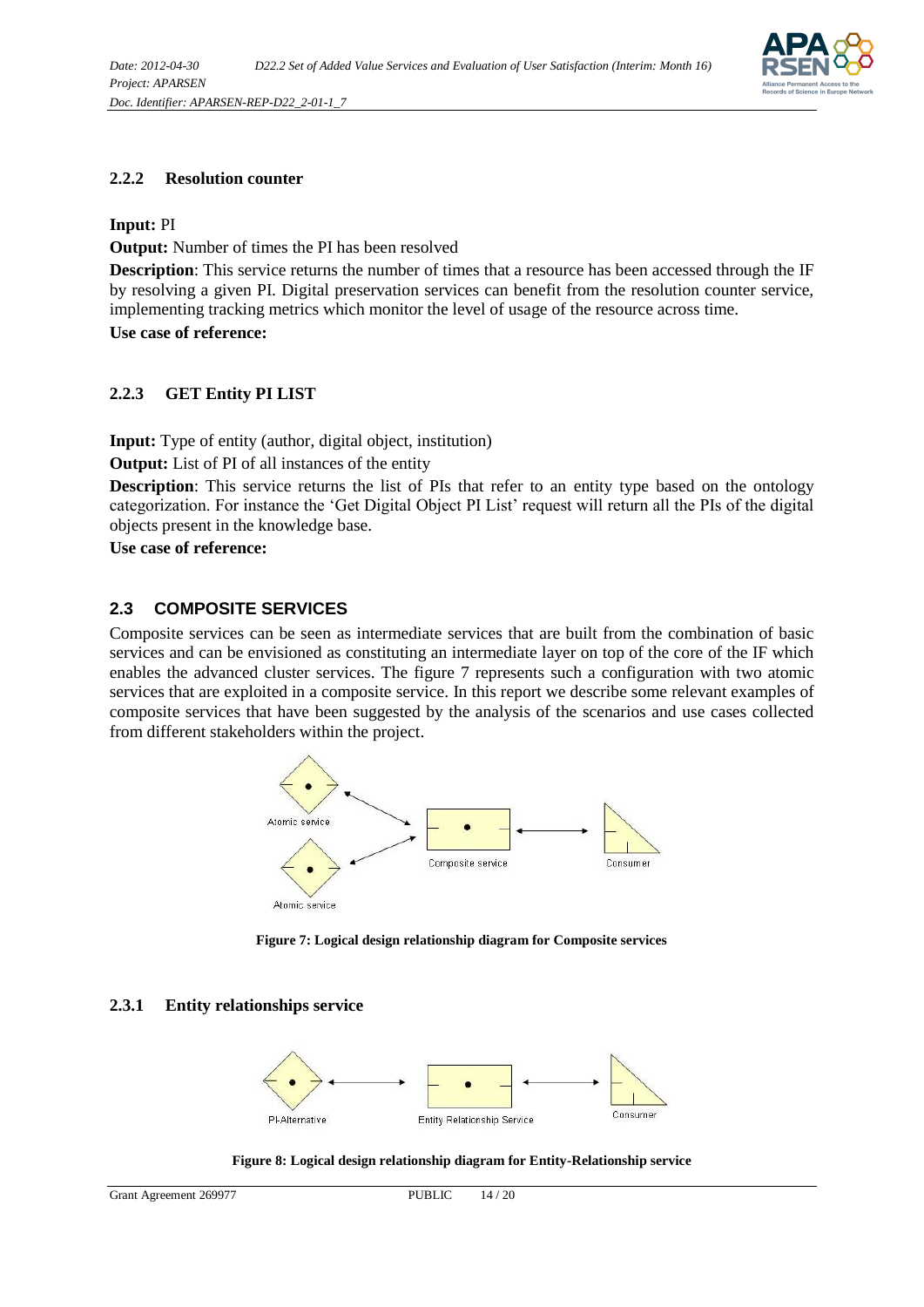

**Input**: PI, depth of search parameter.

**Output**: List of related entities

**Description**: Since the knowledge that can be stored in the IF contains the relevant relationships between the registered entities (i.e. digital objects, authors and institutions), a composite service of the framework could use all the PIs of a given entity (i.e. target entity) to navigate the IF knowledge base and find all the entities related to the target entity. We consider this service a composite service because it exploits the alternative PI service, which is a basic service, and uses the alternative PIs to extract the relevant relationships addressing a unique interoperability task. For example, this service can extract the following relationship:

- from author ID (i.e. ORCID) to research output (data, paper etc.): you enter an author identifier and receive his/her research output, such as papers, presentations, reports, data etc;

- from data to paper discovery: you enter a DOI of a dataset and find associated papers that have either described or reused the particular dataset

- paper to data resolution: you enter an identifier for an eprint/publication or example and find associated data or other linked materials.

#### **Use case of reference:**

Use case 4: finding related content Use case 10: extracting relations between digital objects, authors and institutions

#### <span id="page-14-0"></span>**2.3.2 Metadata integration service**

**a) Service/consumer:** PI-Alternative resolution, PI-Metadata resolution, Metadata Integration, Consumer

**b) Connector:** Apparent bidirectional



**Figure 9: Logical design relationship diagram for Metadata Integration Service**

#### **Input:** PI

**Output:** Metadata mashup

**Description**: This service is similar to the previous one with the only difference that the alternative PIs are used to extract from the knowledge base of the framework all the metadata referring to the same entity. Moreover the metadata resolution service can be used to access to metadata stored by content providers. Once the metadata have been extracted, they can be integrated and organized into a unique and standardized object following a certain agreed metadata schema.

#### **Use case of reference:**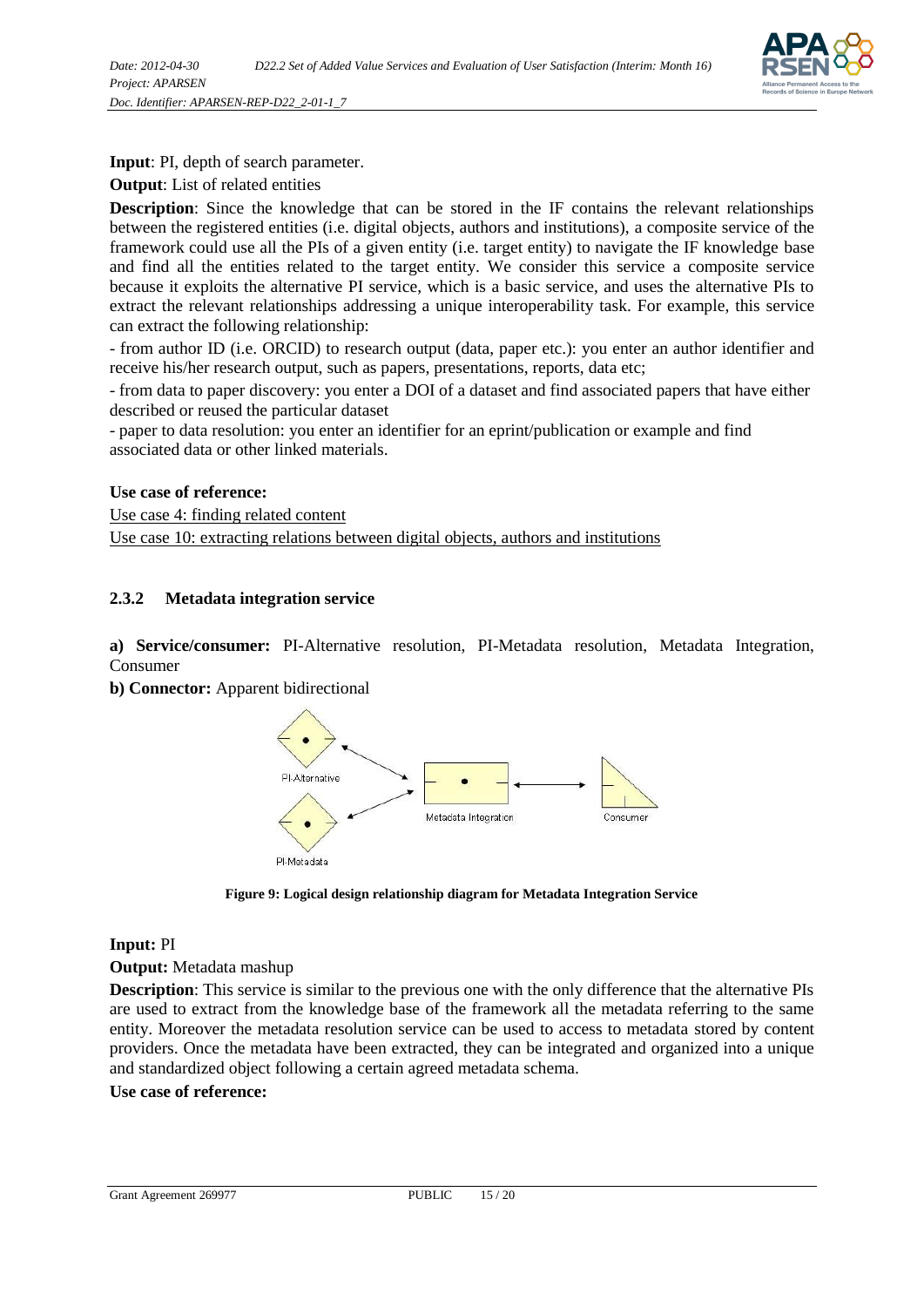

#### <span id="page-15-0"></span>**2.3.3 Selection and appraisal preservation service**

**a) Service/consumer:** PI-Alternative resolution, resolution, Resolution counter, Selection and appraisal preservation service, Consumer

**b) Connector:** Apparent bidirectional



**Figure 10: Logical design relationship diagram for Selection and Appraisal preservation service**

**Input:** PI (digital object)

#### **Output:** Risk Index

**Description:** An advanced service for supporting the selection and preservation of Web resources in institutional repositories (e.g. national libraries). This service should implement automatic procedures to help humans (e.g. archivists) in the complex problem of selective harvesting and preservation decisions about digital resources. The service could exploit data provided by basic and intermediate services to suggest selection and appraisal decisions. For example the number of alternative PIs can be used as an index of the relevance of the resource, but also of its level of accessibility, which could influence strategies for preservation planning.

The number of accesses to the resource through the IF is another variable that can be considered by the selection and appraisal service to implement tracking metrics which can be used in turn to estimate the value of the resource.

#### **Use case of reference:**

Use case 5: discovery of versions of the "same" digital object Use case 8: deduplication

#### <span id="page-15-1"></span>**2.3.4 Metadata search engine**

**a) Service/consumer:** Get Entity PI List, PI-Metadata resolution, Metadata Search Engine, Consumer

**b) Connector:** Apparent bidirectional



**Figure 11: Logical design relationship diagram for Metadata Search Engine**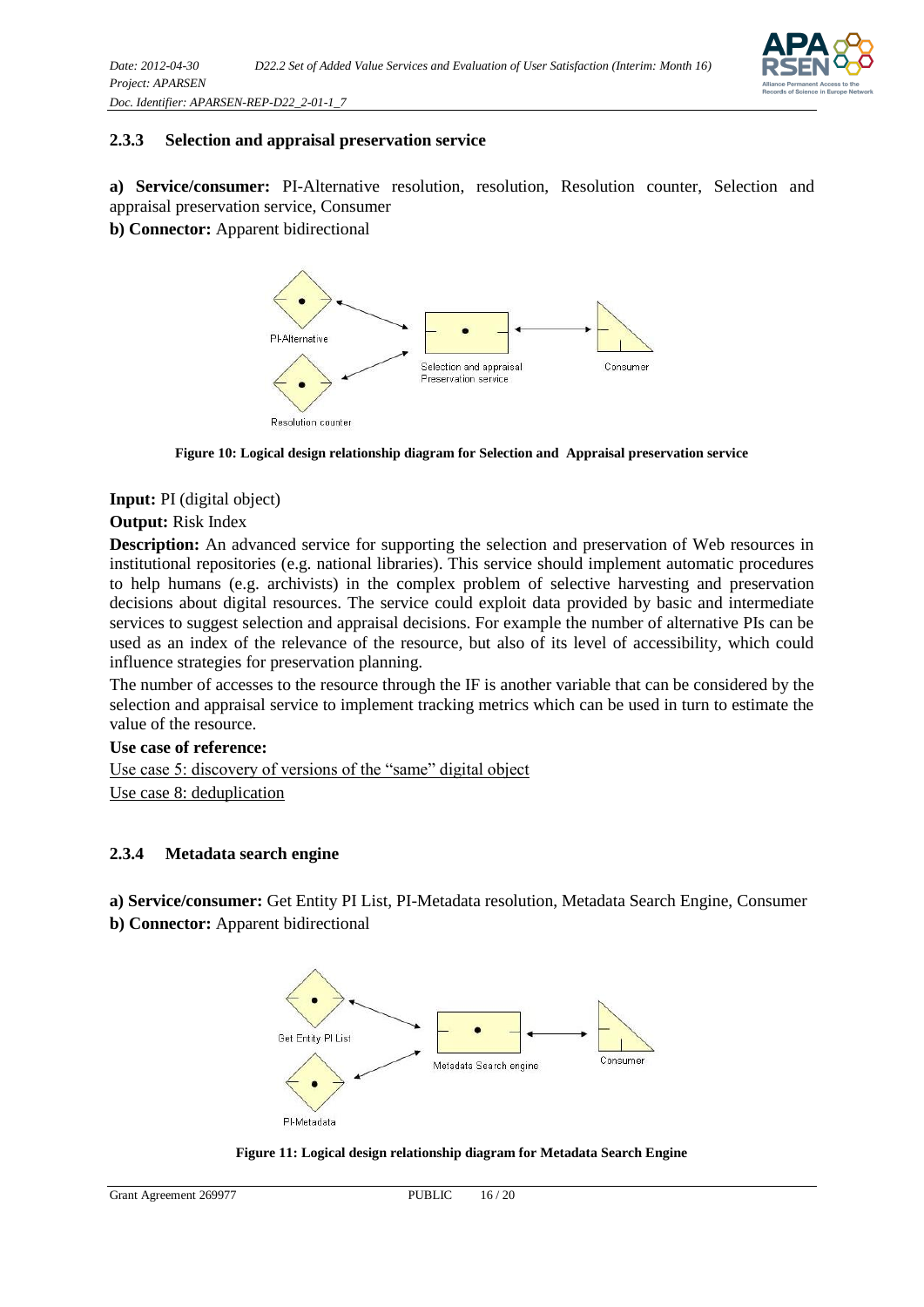

**Input:** Metadata values (Entity qualified that means that the entity type parameter has been specified) **Output:** List of metadata records matched

**Description:** This service takes as input metadata values and an entity type parameter and performs a search on its own database populated by harvesting the entire list of PIs related to a certain entity type (e.g. digital object) and the atomic PI-Metadata resolution service is called on each PI. The results (metadata) are stored and indexed in the service database. Then, a full text search on the metadata stored is performed to extract all the records containing the metadata provided in input.

**Use case of reference:**

#### <span id="page-16-0"></span>**2.4 CLUSTER SERVICES**

A cluster of services is a collection of software entities, such as atomic and/or composite services that collaboratively provide a solution to perform a series of related tasks. Grouping services to offer a joint solution typically provides synergies. Additionally, each participating service in a cluster may belong to another application or composite formation, so software reuse is promoted with services providing business or technological value to implementations that may be unrelated to their original intended use.

#### <span id="page-16-1"></span>**2.4.1 Scientific career assessment**

**a) Service/consumer:** PI-Alternative resolution, PI-Metadata resolution, PI-LinkMap resolution Metadata Integration, Scientific Career Assessment, Consumer

**b) Connector:** Apparent bidirectional



**Figure 12: Logical design relationship diagram for Scientific Career Assessment**

**Input:** Author PI + filters

**Output:** list of publications (metadata + PI) filtered

**Description:** The scientific career assessment service is built on top of the entity relationship composite service. This service can interrogate the intermediate entity relationship service via the PI of a given author, and retrieve all the related entities of the author. At this point the service allows filtering the returned results by entity type (e.g. only the digital objects) and other features such as provenance (e.g. only official publications), date, co-authors and so on. The final output is the list of publications of the author, which responds to the specified criteria.

#### **Use case of reference:**

Use case 7: career assessment Use case 4: finding related content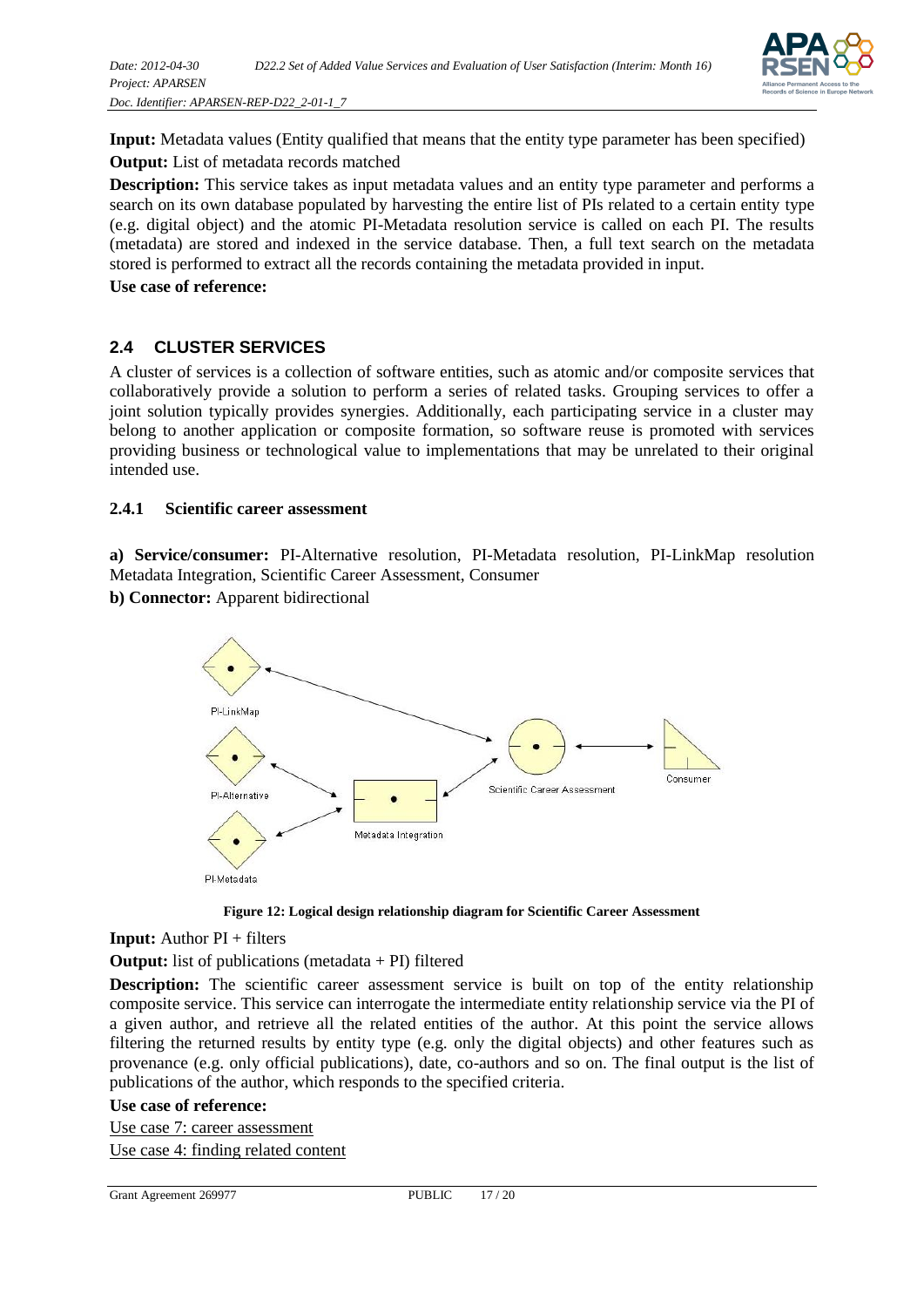

#### <span id="page-17-0"></span>**2.4.2 PI retrieval service**

**a) Service/consumer:** PI-Alternative resolution, PI-Metadata resolution, Get Entity PI List, Metadata Search Engine, PI Retrieval Service, Consumer

**b) Connector:** Apparent bidirectional



**Figure 13: Logical design relationship diagram for PI Retrieval service**

#### **Input**: metadata value

#### **Output**: PI/ PIs

**Description**: This service allows the use of metadata to retrieve the PI (or the alternative PIs) of a given entity. For example, the title of a paper and its author can be used to obtain its DOI (or alternative registered PIs).

#### **Use case of reference:**

Use case 9: metadata management

#### <span id="page-17-1"></span>**2.4.3 Archical curation service**



#### **Figure 14: Logical design relationship diagram for Archival Curation Service**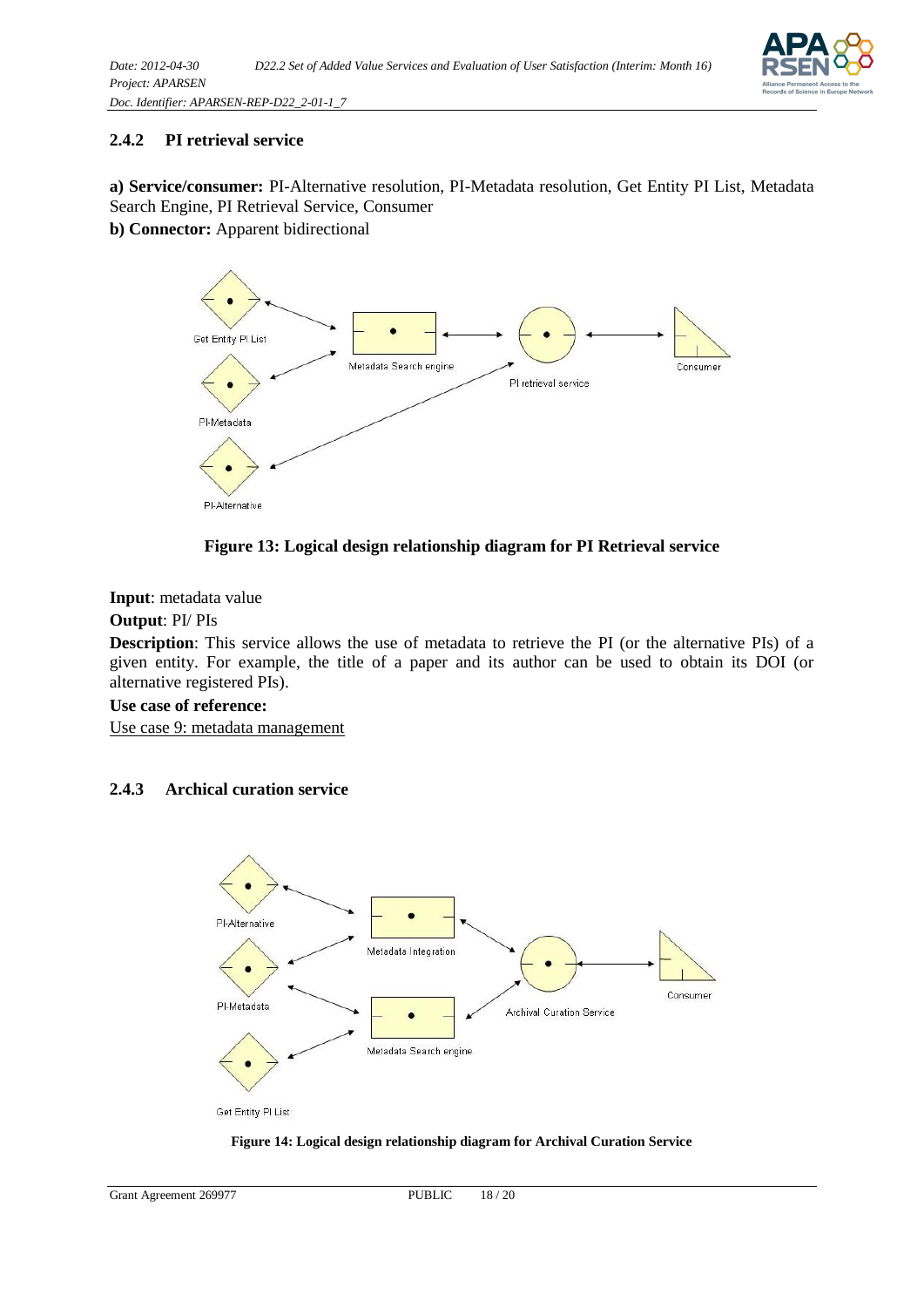

#### **Input**: Author PI and/or metadata based resource discovery

**Output**: alternate digital objects assigned to same author or closely related via metadata (Link Map, Alternative PI)

**Description**: Upon ingest to a digital repository the author PI and relevant metadata are used for resource discovery via the Framework. A number of key ingest tasks can be supported including:

- Ensuring the submitted material is not a duplicate/partial duplicate of already ingested materials (the Archive then rejects the submission or integrates the material into an existing digital object).
- Identify when the submitted material is a result of secondary analysis from materials already stored in the Archive (the Archive then builds a relationship between the digital objects)
- Identify when the submitted materials have already been assigned a PI (Optionally the Archive chooses not to assign a second PI).
- Identify when the submitted material (or related important contextual material) is already richly described elsewhere (the Archive incorporates the metadata found via the Framework into local holdings).
- Identify when submitted materials constitute an update to existing holdings (the Archive integrates the new submission and versions metadata accordingly.

#### **Use case of reference**

Use case 8: deduplication

Use case 9: metadata management